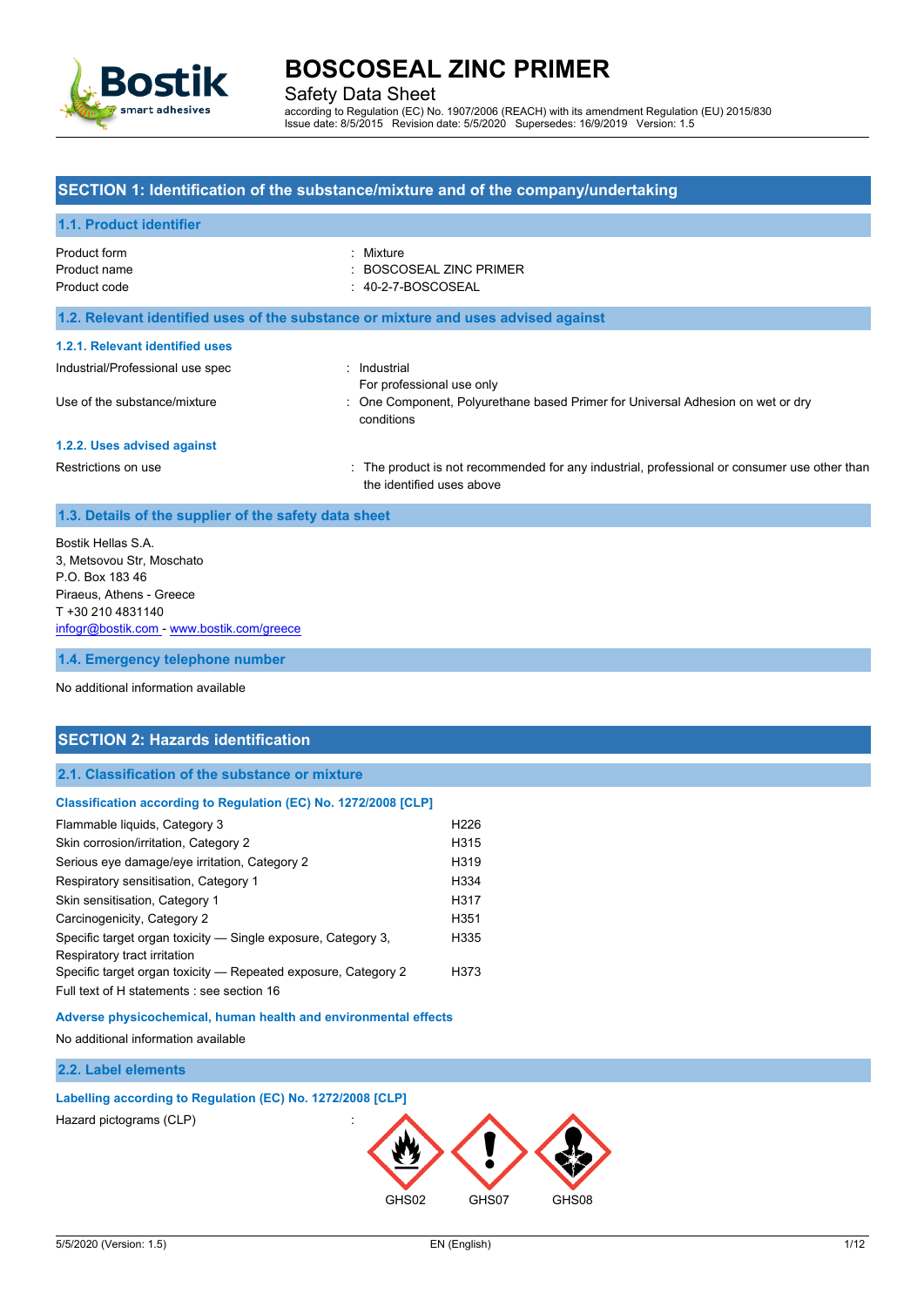## Safety Data Sheet

according to Regulation (EC) No. 1907/2006 (REACH) with its amendment Regulation (EU) 2015/830

| Signal word (CLP)<br>Hazardous ingredients | : Danger<br>: $4,4'$ -methylenediphenyl diisocyanate; diphenylmethane-4,4'-diisocyanate; Reaction mass of<br>ethylbenzene and m-xylene and p-xylene                                                                                                                                                                                                                                                                                                                                                                                                                                                                                                                                                                                                                                             |
|--------------------------------------------|-------------------------------------------------------------------------------------------------------------------------------------------------------------------------------------------------------------------------------------------------------------------------------------------------------------------------------------------------------------------------------------------------------------------------------------------------------------------------------------------------------------------------------------------------------------------------------------------------------------------------------------------------------------------------------------------------------------------------------------------------------------------------------------------------|
| Hazard statements (CLP)                    | : H226 - Flammable liquid and vapour.<br>H315 - Causes skin irritation<br>H317 - May cause an allergic skin reaction.<br>H319 - Causes serious eye irritation.<br>H334 - May cause allergy or asthma symptoms or breathing difficulties if inhaled.<br>H335 - May cause respiratory irritation.<br>H351 - Suspected of causing cancer.                                                                                                                                                                                                                                                                                                                                                                                                                                                          |
| Precautionary statements (CLP)             | H373 - May cause damage to organs through prolonged or repeated exposure.<br>: P260 - Do not breathe vapours.<br>P280 - Wear protective gloves, face protection, eye protection.<br>P304+P340 - IF INHALED: Remove person to fresh air and keep comfortable for breathing.<br>P302+P352 - IF ON SKIN: Wash with plenty of water.<br>P305+P351+P338 - IF IN EYES: Rinse cautiously with water for several minutes. Remove<br>contact lenses, if present and easy to do. Continue rinsing.<br>P210 - Keep away from heat, hot surfaces, open flames, sparks. No smoking.<br>P271 - Use only outdoors or in a well-ventilated area.<br>P501 - Dispose of contents to hazardous or special waste collection point, in accordance<br>with local, regional, national and/or international regulation. |

#### **2.3. Other hazards**

No additional information available

## **SECTION 3: Composition/information on ingredients**

### **3.1. Substances**

#### Not applicable

### **3.2. Mixtures**

| <b>Name</b>                                                               | <b>Product identifier</b>                                                                                                                   | $\frac{9}{6}$ | <b>Classification according to</b><br><b>Regulation (EC) No.</b><br>1272/2008 [CLP]                                                                                                          |
|---------------------------------------------------------------------------|---------------------------------------------------------------------------------------------------------------------------------------------|---------------|----------------------------------------------------------------------------------------------------------------------------------------------------------------------------------------------|
| Reaction mass of ethylbenzene and m-xylene and p-<br>xylene               | (EC-No.) 905-562-9<br>(REACH-no) 01-2119488216-32                                                                                           | $45 - 50$     | Flam. Lig. 3, H226<br>Acute Tox. 4 (Dermal), H312<br>Acute Tox. 4 (Inhalation), H332<br>Skin Irrit. 2, H315<br>Eye Irrit. 2, H319<br>STOT SE 3, H335<br>STOT RE 2, H373<br>Asp. Tox. 1, H304 |
| 4,4'-methylenediphenyl diisocyanate;<br>diphenylmethane-4,4'-diisocyanate | (CAS-No.) 101-68-8<br>(EC-No.) 202-966-0<br>(EC Index-No.) 615-005-00-9<br>(REACH-no) 01-2119457014-47-<br>0006, -0007, -0008, -0009, -0031 | $\leq 4$      | Carc. 2, H351<br>Acute Tox. 4 (Inhalation), H332<br>STOT RE 2, H373<br>Eye Irrit. 2, H319<br>STOT SE 3, H335<br>Skin Irrit. 2, H315<br>Resp. Sens. 1, H334<br>Skin Sens. 1, H317             |

| <b>Specific concentration limits:</b>                                         |                                                                                                                                             |                                                                                                                                                              |  |
|-------------------------------------------------------------------------------|---------------------------------------------------------------------------------------------------------------------------------------------|--------------------------------------------------------------------------------------------------------------------------------------------------------------|--|
| <b>Name</b>                                                                   | <b>Product identifier</b>                                                                                                                   | <b>Specific concentration limits</b>                                                                                                                         |  |
| $ 4,4'$ -methylenediphenyl diisocyanate;<br>diphenylmethane-4,4'-diisocyanate | (CAS-No.) 101-68-8<br>(EC-No.) 202-966-0<br>(EC Index-No.) 615-005-00-9<br>(REACH-no) 01-2119457014-47-<br>0006, -0007, -0008, -0009, -0031 | $(0.1 \leq C \leq 100)$ Resp. Sens. 1, H334<br>$(5 \le C \le 100)$ STOT SE 3, H335<br>(5 ≤C ≤ 100) Skin Irrit. 2, H315<br>$(5 ≤ C ≤ 100)$ Eye Irrit. 2, H319 |  |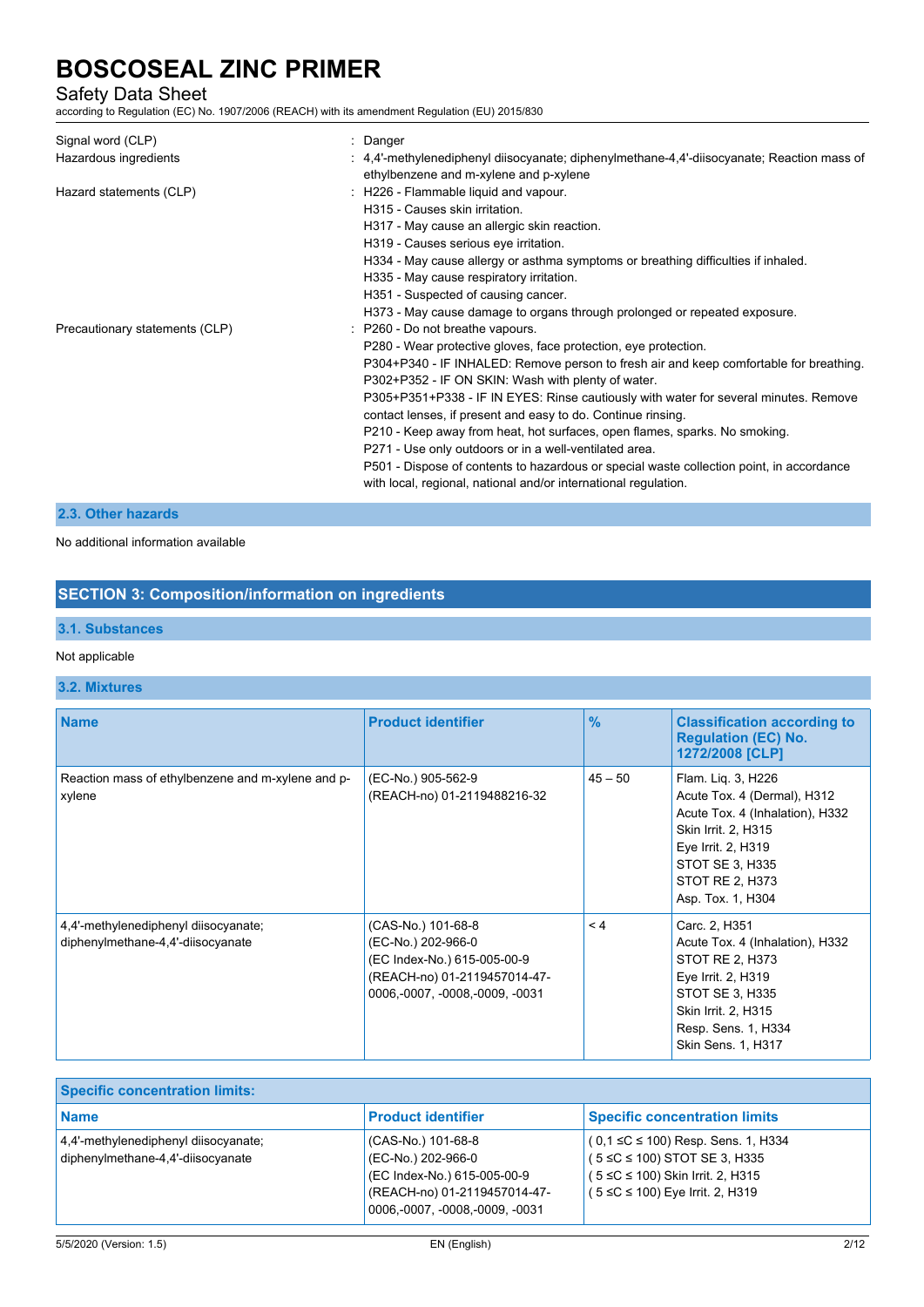Safety Data Sheet

according to Regulation (EC) No. 1907/2006 (REACH) with its amendment Regulation (EU) 2015/830

Comments **Southern EXECC**H registration numbers do not appear, the substance is either exempt from registration or does not meet the minimum volume threshold for registration.

Full text of H-statements: see section 16

| <b>SECTION 4: First aid measures</b>                                      |                                                                                                                                                                                                                    |
|---------------------------------------------------------------------------|--------------------------------------------------------------------------------------------------------------------------------------------------------------------------------------------------------------------|
| 4.1. Description of first aid measures                                    |                                                                                                                                                                                                                    |
| First-aid measures general                                                | : Never give anything by mouth to an unconscious person. If you feel unwell, seek medical<br>advice (show the label where possible). Suspected of causing cancer.                                                  |
| First-aid measures after inhalation                                       | : Remove person to fresh air and keep comfortable for breathing. Call a POISON<br>CENTER/doctor if you feel unwell.                                                                                                |
| First-aid measures after skin contact                                     | : Take off immediately all contaminated clothing. Rinse skin with water/shower. Wash with<br>plenty of water/ Wash contaminated clothing before reuse. If skin irritation occurs: Get<br>medical advice/attention. |
| First-aid measures after eye contact                                      | : Rinse cautiously with water for several minutes. Remove contact lenses, if present and easy<br>to do. Continue rinsing. If eye irritation persists: Get medical advice/attention.                                |
| First-aid measures after ingestion                                        | : Rinse mouth. Do NOT induce vomiting. Obtain emergency medical attention.                                                                                                                                         |
| 4.2. Most important symptoms and effects, both acute and delayed          |                                                                                                                                                                                                                    |
| Symptoms/effects<br>Symptoms/effects after inhalation                     | : Causes damage to organs.<br>: Danger of serious damage to health by prolonged exposure through inhalation. Harmful if<br>inhaled. May cause an allergic skin reaction. May cause respiratory irritation.         |
| Symptoms/effects after skin contact<br>Symptoms/effects after eye contact | : Causes skin irritation.<br>: Causes serious eye irritation.                                                                                                                                                      |
|                                                                           | 4.3. Indication of any immediate medical attention and special treatment needed                                                                                                                                    |

No additional information available

| <b>SECTION 5: Firefighting measures</b>                        |                                                                                                                                                                          |  |  |
|----------------------------------------------------------------|--------------------------------------------------------------------------------------------------------------------------------------------------------------------------|--|--|
| 5.1. Extinguishing media                                       |                                                                                                                                                                          |  |  |
| Suitable extinguishing media<br>Unsuitable extinguishing media | : Foam. Dry powder. Carbon dioxide. Water spray. Sand.<br>: Do not use a heavy water stream.                                                                             |  |  |
| 5.2. Special hazards arising from the substance or mixture     |                                                                                                                                                                          |  |  |
| Fire hazard<br><b>Explosion hazard</b>                         | : Flammable liquid and vapour.<br>: May form flammable/explosive vapour-air mixture.                                                                                     |  |  |
| 5.3. Advice for firefighters                                   |                                                                                                                                                                          |  |  |
| Firefighting instructions                                      | : Use water spray or fog for cooling exposed containers. Exercise caution when fighting any<br>chemical fire. Prevent fire fighting water from entering the environment. |  |  |
| Protection during firefighting                                 | : Do not enter fire area without proper protective equipment, including respiratory protection.                                                                          |  |  |

| <b>SECTION 6: Accidental release measures</b>                            |                                                                                                                  |  |  |
|--------------------------------------------------------------------------|------------------------------------------------------------------------------------------------------------------|--|--|
| 6.1. Personal precautions, protective equipment and emergency procedures |                                                                                                                  |  |  |
| General measures                                                         | Remove ignition sources. Use special care to avoid static electric charges. No open flames.<br>÷.<br>No smoking. |  |  |
| 6.1.1. For non-emergency personnel                                       |                                                                                                                  |  |  |
| Emergency procedures                                                     | Evacuate unnecessary personnel.                                                                                  |  |  |
| 6.1.2. For emergency responders                                          |                                                                                                                  |  |  |
| Protective equipment<br>Emergency procedures                             | Equip cleanup crew with proper protection.<br>Ventilate area.                                                    |  |  |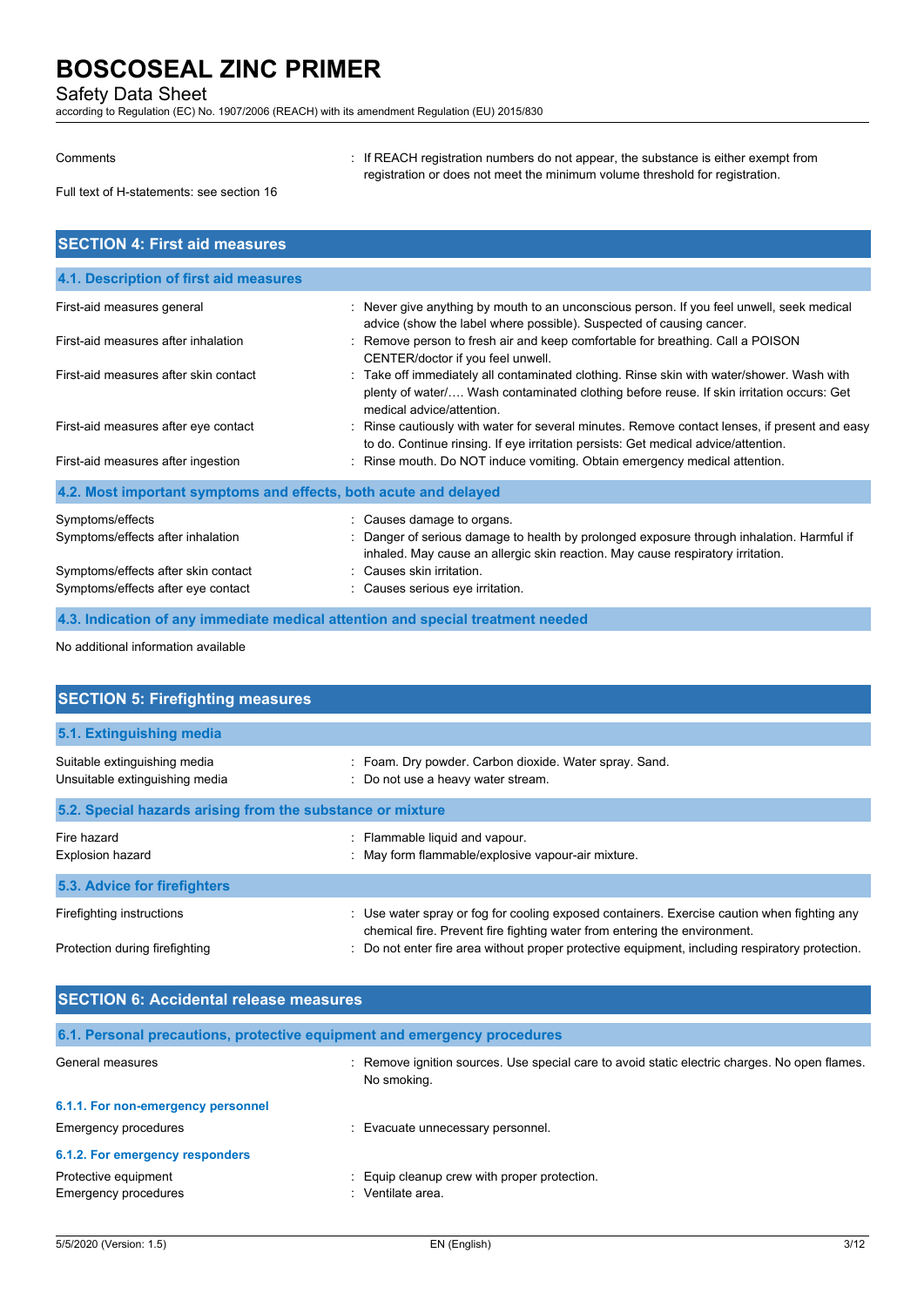Safety Data Sheet

according to Regulation (EC) No. 1907/2006 (REACH) with its amendment Regulation (EU) 2015/830

## **6.2. Environmental precautions**

Prevent entry to sewers and public waters. Notify authorities if liquid enters sewers or public waters.

| 6.3. Methods and material for containment and cleaning up |                                                                                                                                                   |  |
|-----------------------------------------------------------|---------------------------------------------------------------------------------------------------------------------------------------------------|--|
| Methods for cleaning up                                   | : Soak up spills with inert solids, such as clay or diatomaceous earth as soon as possible.<br>Collect spillage. Store away from other materials. |  |

### **6.4. Reference to other sections**

See Heading 8. Exposure controls and personal protection.

| <b>SECTION 7: Handling and storage</b>                                                             |                                                                                                                                                                                                                                                                                                                                                                                                                                                                                                                                                                                                                                                                                                                                                                        |  |
|----------------------------------------------------------------------------------------------------|------------------------------------------------------------------------------------------------------------------------------------------------------------------------------------------------------------------------------------------------------------------------------------------------------------------------------------------------------------------------------------------------------------------------------------------------------------------------------------------------------------------------------------------------------------------------------------------------------------------------------------------------------------------------------------------------------------------------------------------------------------------------|--|
| 7.1. Precautions for safe handling                                                                 |                                                                                                                                                                                                                                                                                                                                                                                                                                                                                                                                                                                                                                                                                                                                                                        |  |
| Additional hazards when processed<br>Precautions for safe handling<br>Hygiene measures             | : Handle empty containers with care because residual vapours are flammable.<br>: Wash hands and other exposed areas with mild soap and water before eating, drinking or<br>smoking and when leaving work. Provide good ventilation in process area to prevent<br>formation of vapour. No open flames. No smoking. Take precautionary measures against<br>static discharge. Use only non-sparking tools. Use only outdoors or in a well-ventilated area.<br>Avoid breathing vapours. Obtain special instructions before use. Do not handle until all<br>safety precautions have been read and understood.<br>: Wash hands thoroughly after handling. Contaminated work clothing should not be allowed<br>out of the workplace. Wash contaminated clothing before reuse. |  |
| 7.2. Conditions for safe storage, including any incompatibilities                                  |                                                                                                                                                                                                                                                                                                                                                                                                                                                                                                                                                                                                                                                                                                                                                                        |  |
| <b>Technical measures</b><br>Storage conditions<br>Incompatible products<br>Incompatible materials | : Proper grounding procedures to avoid static electricity should be followed. Ground/bond<br>container and receiving equipment. Use explosion-proof electrical equipment.<br>: Keep only in the original container in a cool, well ventilated place away from : Heat sources.<br>Keep container tightly closed.<br>: water, amines and alcohol's. Strong bases. Strong acids.<br>Sources of ignition. Direct sunlight. Heat sources.                                                                                                                                                                                                                                                                                                                                   |  |
| 7.3. Specific end use(s)                                                                           |                                                                                                                                                                                                                                                                                                                                                                                                                                                                                                                                                                                                                                                                                                                                                                        |  |

No additional information available

| <b>SECTION 8: Exposure controls/personal protection</b>                           |                         |  |
|-----------------------------------------------------------------------------------|-------------------------|--|
| 8.1. Control parameters                                                           |                         |  |
| 4,4'-methylenediphenyl diisocyanate; diphenylmethane-4,4'-diisocyanate (101-68-8) |                         |  |
| <b>EU - Occupational Exposure Limits</b>                                          |                         |  |
| IOELV TWA (mg/m <sup>3</sup> )                                                    | $<$ mg/m <sup>3</sup>   |  |
|                                                                                   |                         |  |
| Reaction mass of ethylbenzene and m-xylene and p-xylene                           |                         |  |
| <b>EU - Occupational Exposure Limits</b>                                          |                         |  |
| IOELV TWA (mg/m <sup>3</sup> )                                                    | $221$ mg/m <sup>3</sup> |  |
| IOELV TWA (ppm)                                                                   | 50 ppm                  |  |
| IOELV STEL (mg/m <sup>3</sup> )                                                   | 442 mg/m <sup>3</sup>   |  |
| IOELV STEL (ppm)                                                                  | $100$ ppm               |  |
|                                                                                   |                         |  |
| 4,4'-methylenediphenyl diisocyanate; diphenylmethane-4,4'-diisocyanate (101-68-8) |                         |  |

### **DNEL/DMEL (Workers)**

Acute - local effects, inhalation  $100 \mu g/m<sup>3</sup>$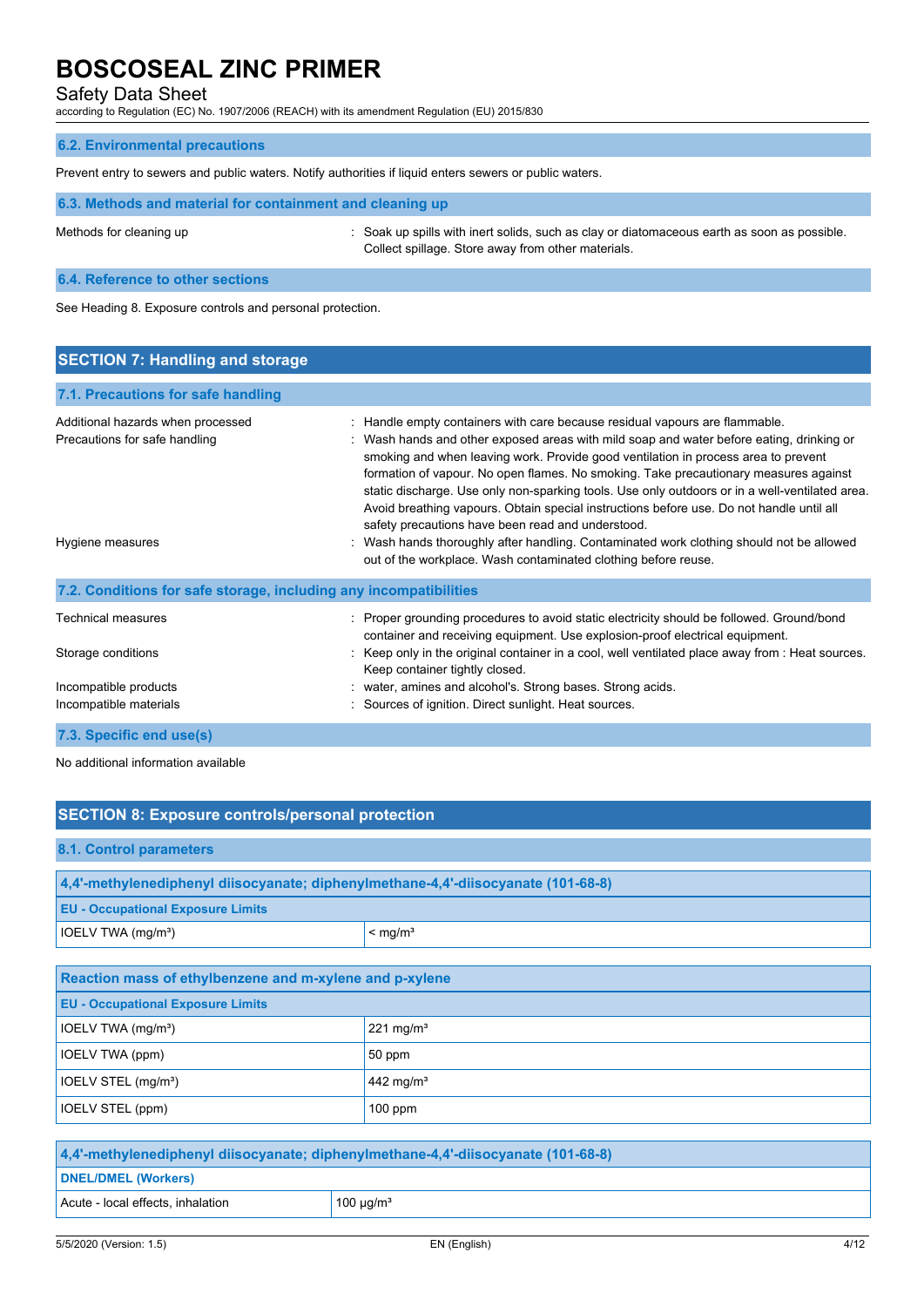## Safety Data Sheet

according to Regulation (EC) No. 1907/2006 (REACH) with its amendment Regulation (EU) 2015/830

| Long-term - local effects, inhalation | 50 $\mu$ g/m <sup>3</sup> |  |
|---------------------------------------|---------------------------|--|
| <b>DNEL/DMEL (General population)</b> |                           |  |
| Acute - local effects, inhalation     | $50 \mu g/m^3$            |  |
| Long-term - local effects, inhalation | $25 \mu g/m^3$            |  |
| <b>PNEC (Water)</b>                   |                           |  |
| PNEC aqua (freshwater)                | 1 $mg/l$                  |  |
| PNEC aqua (marine water)              | $100 \mu g/L$             |  |
| PNEC aqua (intermittent, freshwater)  | $10$ mg/l                 |  |
| <b>PNEC (STP)</b>                     |                           |  |
| PNEC sewage treatment plant           | 1 $mg/l$                  |  |

| Reaction mass of ethylbenzene and m-xylene and p-xylene |                           |  |
|---------------------------------------------------------|---------------------------|--|
| <b>DNEL/DMEL (Workers)</b>                              |                           |  |
| Acute - systemic effects, inhalation                    | 442 mg/m <sup>3</sup>     |  |
| Acute - local effects, inhalation                       | 442 mg/m <sup>3</sup>     |  |
| Long-term - systemic effects, dermal                    | 212 mg/kg bodyweight/day  |  |
| Long-term - systemic effects, inhalation                | 221 mg/m $3$              |  |
| Long-term - local effects, inhalation                   | 221 mg/m $3$              |  |
| <b>DNEL/DMEL (General population)</b>                   |                           |  |
| Acute - systemic effects, inhalation                    | $260$ mg/m <sup>3</sup>   |  |
| Acute - local effects, inhalation                       | $260$ mg/m <sup>3</sup>   |  |
| Long-term - systemic effects, oral                      | 12,5 mg/kg bodyweight/day |  |
| Long-term - systemic effects, inhalation                | $65.3$ mg/m <sup>3</sup>  |  |
| Long-term - systemic effects, dermal                    | 125 mg/kg bodyweight/day  |  |
| Long-term - local effects, inhalation                   | 65,3 mg/ $m^3$            |  |
| <b>PNEC (Water)</b>                                     |                           |  |
| PNEC aqua (freshwater)                                  | 327 µg/L                  |  |
| PNEC aqua (marine water)                                | 327 µg/L                  |  |
| PNEC aqua (intermittent, freshwater)                    | 327 µg/L                  |  |
| <b>PNEC (Sediment)</b>                                  |                           |  |
| PNEC sediment (freshwater)                              | 12,46 mg/kg dwt           |  |
| PNEC sediment (marine water)                            | 12,46 mg/kg dwt           |  |
| <b>PNEC (Soil)</b>                                      |                           |  |
| PNEC soil                                               | 2,31 mg/kg dwt            |  |
| <b>PNEC (STP)</b>                                       |                           |  |
| PNEC sewage treatment plant                             | 6,58 mg/l                 |  |
| 8.2. Exposure controls                                  |                           |  |

**Personal protective equipment:**

Avoid all unnecessary exposure.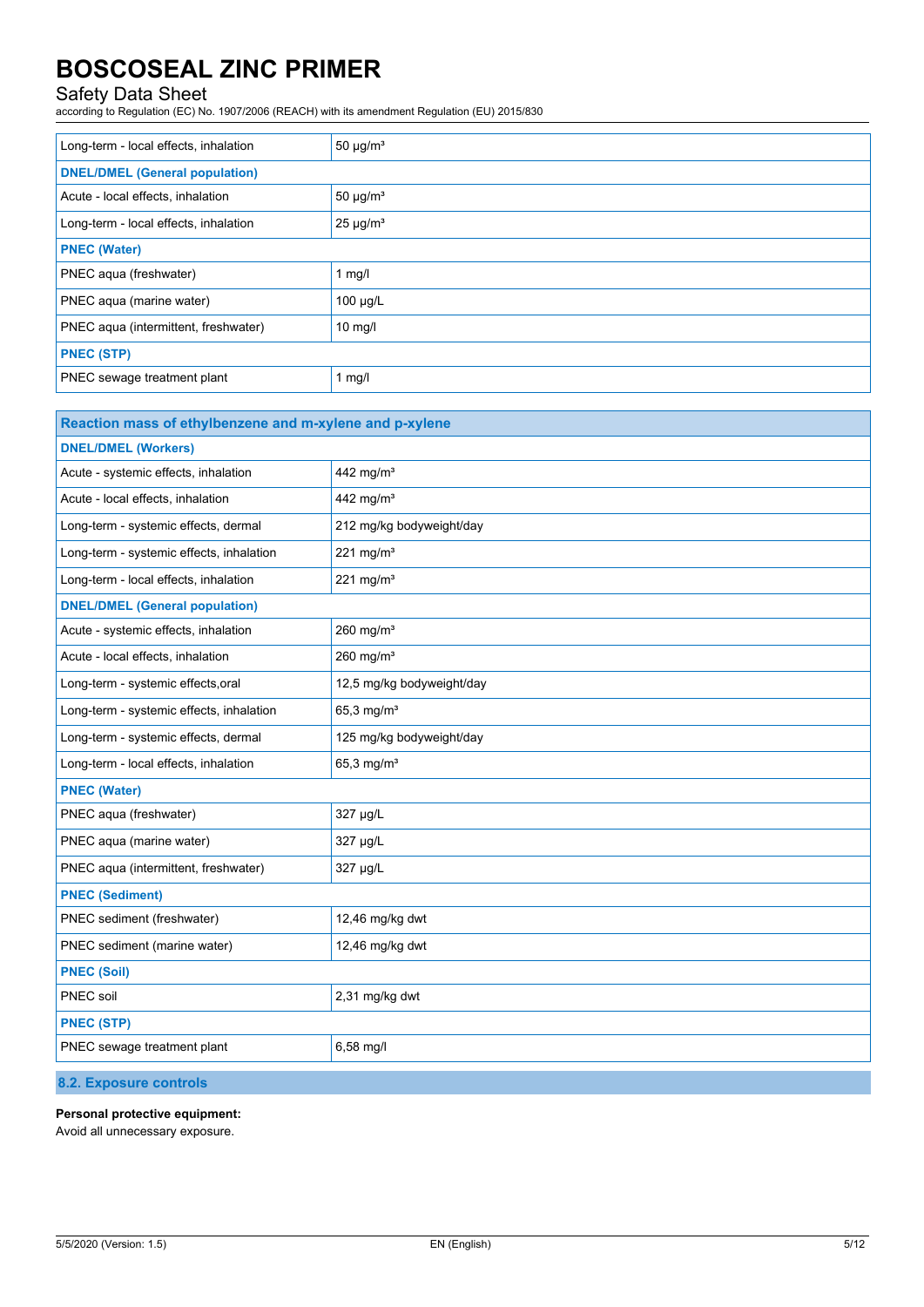### Safety Data Sheet

according to Regulation (EC) No. 1907/2006 (REACH) with its amendment Regulation (EU) 2015/830

#### **Hand protection:**

(Council Directive 89/686/EEC) . Suitable materials for safety gloves (EN 374):

Butyl rubber, Nitrile rubber, neoprene rubber. For prolonged or repeated exposure, gloves of class 5 or higher are recommended (breakthrough time>240min according to EN374). For short time use, gloves of class 3 or higher are recommended (breakthrough time>60min according to EN374). The thickness of gloves should be >0.35mm in order to provide adequate protection for prolonged contact with the product.

#### **Eye protection:**

Safety glasses with side shields

#### **Skin and body protection:**

Wear suitable protective clothing. Personal protective equipment for the body and appropriate footwear should be selected depending on the task being performed and possible exposure

### **Respiratory protection:**

(type A1 according to standard EN14387)

#### **Personal protective equipment symbol(s):**



#### **Environmental exposure controls:**

Avoid release to the environment.

#### **Other information:**

Do not eat, drink or smoke during use.

### **SECTION 9: Physical and chemical properties**

#### **9.1. Information on basic physical and chemical properties**

| Physical state<br>Colour<br>Odour<br>Odour threshold<br>рH<br>Relative evaporation rate (butylacetate=1)<br>Melting point<br>Freezing point<br>Boiling point | Liquid<br>Transparent.<br>characteristic.<br>No data available<br>Not applicable, product is solvent-based<br>No data available<br>No data available<br>No data available<br>No data available |
|--------------------------------------------------------------------------------------------------------------------------------------------------------------|------------------------------------------------------------------------------------------------------------------------------------------------------------------------------------------------|
|                                                                                                                                                              |                                                                                                                                                                                                |
|                                                                                                                                                              |                                                                                                                                                                                                |
|                                                                                                                                                              |                                                                                                                                                                                                |
|                                                                                                                                                              |                                                                                                                                                                                                |
|                                                                                                                                                              |                                                                                                                                                                                                |
| Flash point                                                                                                                                                  | : 28 °C                                                                                                                                                                                        |
| Auto-ignition temperature                                                                                                                                    | No data available                                                                                                                                                                              |
| Decomposition temperature                                                                                                                                    | No data available                                                                                                                                                                              |
| Flammability (solid, gas)                                                                                                                                    | Flammable liquid and vapour.                                                                                                                                                                   |
| Vapour pressure                                                                                                                                              | No data available                                                                                                                                                                              |
| Relative vapour density at 20 °C                                                                                                                             | No data available                                                                                                                                                                              |
| Relative density                                                                                                                                             | No data available                                                                                                                                                                              |
| Density                                                                                                                                                      | $0,95 - 1,05$ g/cm <sup>3</sup>                                                                                                                                                                |
| Solubility                                                                                                                                                   | No data available                                                                                                                                                                              |
| Partition coefficient n-octanol/water (Log Pow)                                                                                                              | No data available                                                                                                                                                                              |
| Viscosity, kinematic                                                                                                                                         | $> 20.5$ mm <sup>2</sup> /s                                                                                                                                                                    |
| Viscosity, dynamic                                                                                                                                           | No data available                                                                                                                                                                              |
| <b>Explosive properties</b>                                                                                                                                  | Not applicable, product is not explosive.                                                                                                                                                      |
| Oxidising properties                                                                                                                                         | Not applicable, product is not oxidising.                                                                                                                                                      |
| <b>Explosive limits</b>                                                                                                                                      | No data available                                                                                                                                                                              |
|                                                                                                                                                              |                                                                                                                                                                                                |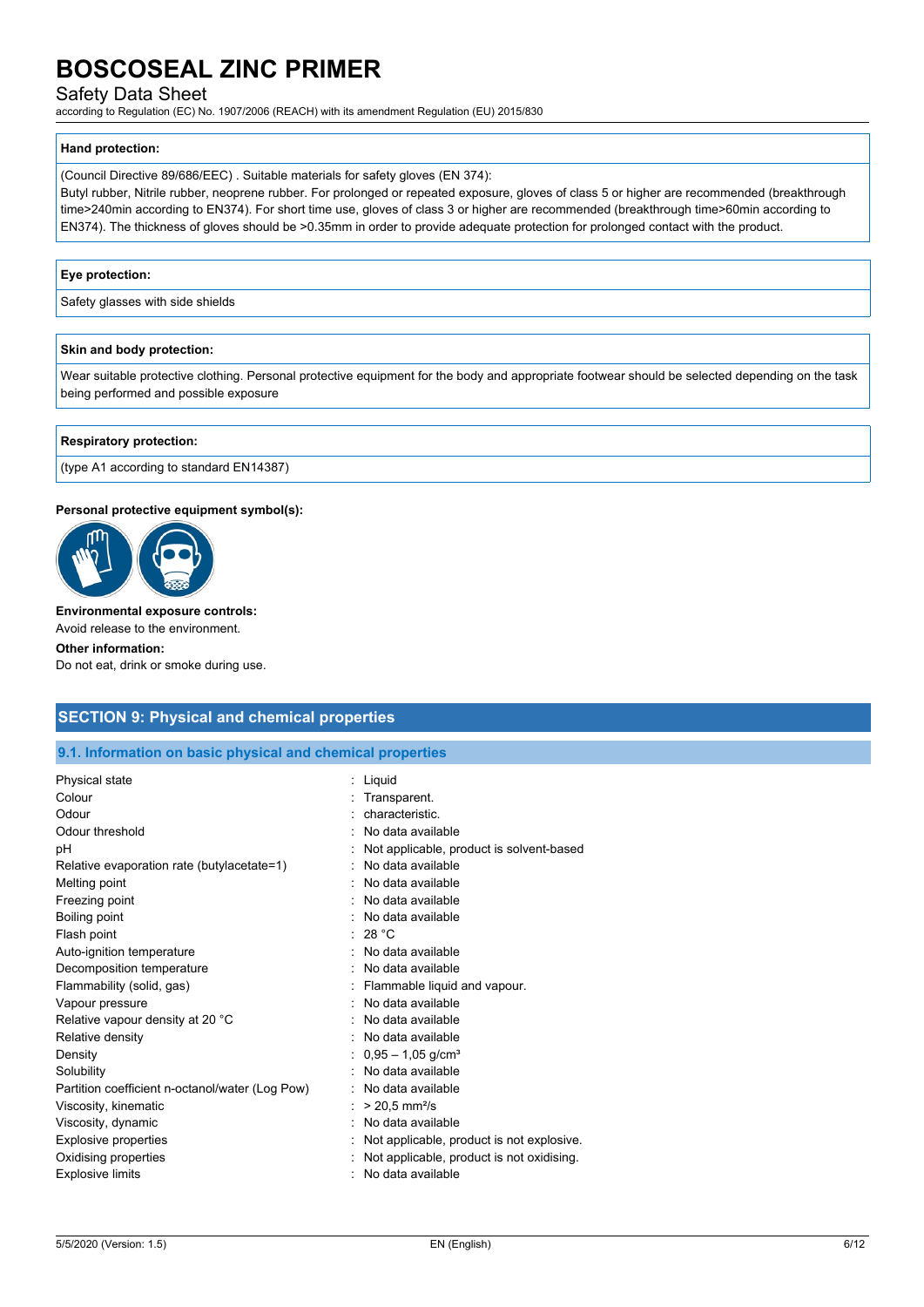Safety Data Sheet

according to Regulation (EC) No. 1907/2006 (REACH) with its amendment Regulation (EU) 2015/830

### **9.2. Other information**

VOC content : 494 g/l

| <b>SECTION 10: Stability and reactivity</b>                                                 |
|---------------------------------------------------------------------------------------------|
| 10.1. Reactivity                                                                            |
| No additional information available                                                         |
| 10.2. Chemical stability                                                                    |
| Stable under recommended handling and storage conditions (see section 7).                   |
| 10.3. Possibility of hazardous reactions                                                    |
| None under normal use.                                                                      |
| 10.4. Conditions to avoid                                                                   |
| Direct sunlight. Extremely high or low temperatures. Open flame. Overheating. Heat. Sparks. |
| 10.5. Incompatible materials                                                                |
| water, amines and alcohol's.                                                                |
| 10.6. Hazardous decomposition products                                                      |
| fume. May release flammable gases. Carbon monoxide. Carbon dioxide.                         |
|                                                                                             |
| <b>SECTION 11: Toxicological information</b>                                                |
| 11.1. Information on toxicological effects                                                  |

| Acute toxicity (oral)       | : Not classified (Based on available data, the classification criteria are not met)            |
|-----------------------------|------------------------------------------------------------------------------------------------|
| Acute toxicity (dermal)     | $\therefore$ Not classified (Based on available data, the classification criteria are not met) |
| Acute toxicity (inhalation) | : Not classified (Based on available data, the classification criteria are not met)            |

| 4.4'-methylenediphenyl diisocyanate; diphenylmethane-4.4'-diisocyanate (101-68-8) |                                                                                                                    |      |
|-----------------------------------------------------------------------------------|--------------------------------------------------------------------------------------------------------------------|------|
| LC50 inhalation rat (mg/l)                                                        | 431 mg/l/4h                                                                                                        |      |
|                                                                                   |                                                                                                                    |      |
| Reaction mass of ethylbenzene and m-xylene and p-xylene                           |                                                                                                                    |      |
| LD50 oral rat                                                                     | 3523 mg/kg                                                                                                         |      |
| LD50 dermal rabbit                                                                | 12126 mg/kg                                                                                                        |      |
| LC50 inhalation rat (Vapours - mg/l/4h)                                           | 27124 mg/l/4h                                                                                                      |      |
| Skin corrosion/irritation                                                         | Causes skin irritation.<br>pH: Not applicable, product is solvent-based                                            |      |
| Serious eye damage/irritation                                                     | : Causes serious eye irritation.<br>pH: Not applicable, product is solvent-based                                   |      |
| Respiratory or skin sensitisation                                                 | May cause allergy or asthma symptoms or breathing difficulties if inhaled. May cause an<br>allergic skin reaction. |      |
| Germ cell mutagenicity                                                            | Not classified                                                                                                     |      |
| Additional information                                                            | Based on available data, the classification criteria are not met                                                   |      |
| Carcinogenicity                                                                   | Suspected of causing cancer.                                                                                       |      |
| Reproductive toxicity                                                             | : Not classified                                                                                                   |      |
| Additional information                                                            | Based on available data, the classification criteria are not met                                                   |      |
| STOT-single exposure                                                              | May cause respiratory irritation.                                                                                  |      |
| STOT-repeated exposure                                                            | : May cause damage to organs through prolonged or repeated exposure.                                               |      |
| 5/5/2020 (Version: 1.5)                                                           | EN (English)                                                                                                       | 7/12 |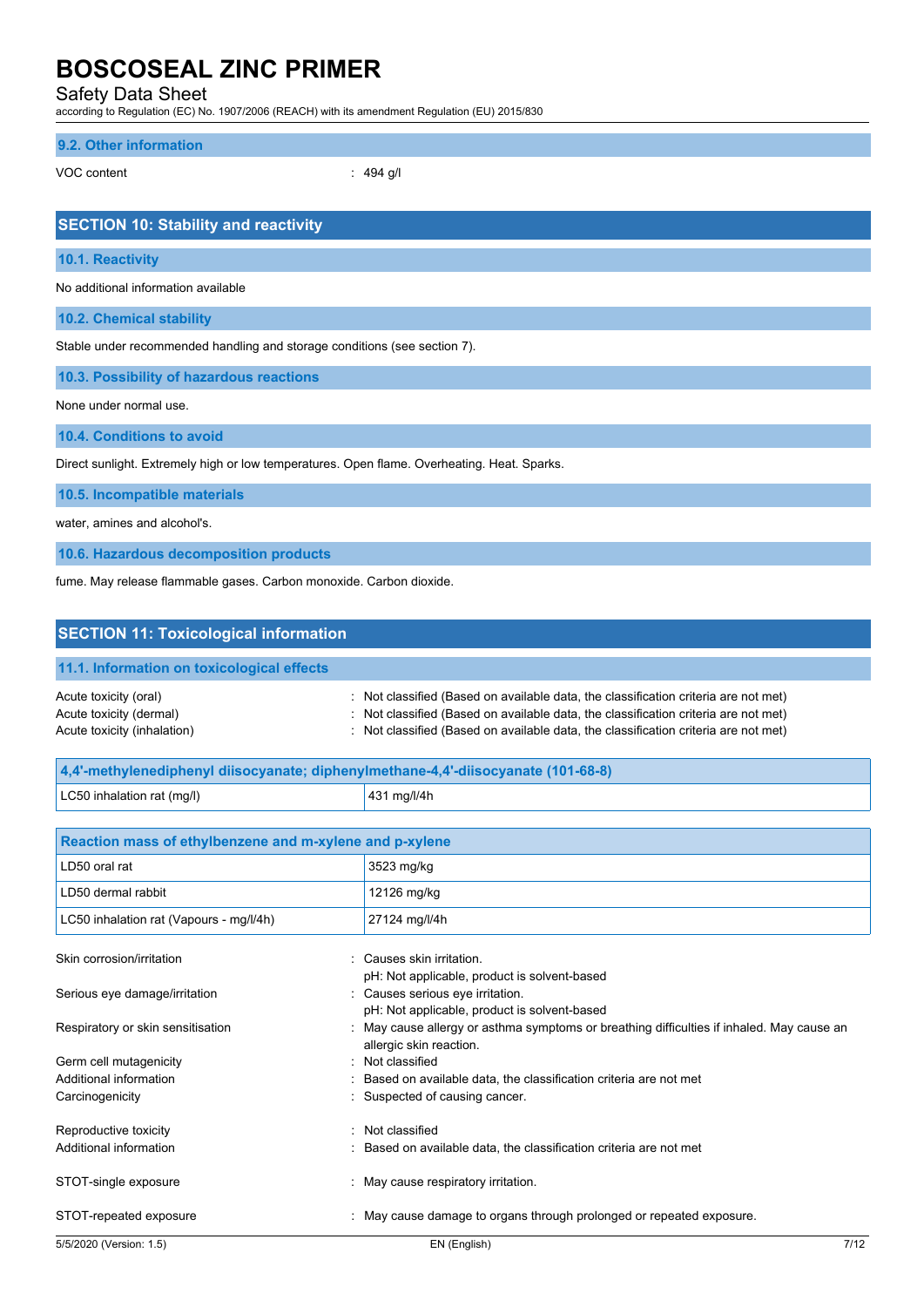Safety Data Sheet

according to Regulation (EC) No. 1907/2006 (REACH) with its amendment Regulation (EU) 2015/830

| Aspiration hazard<br>Additional information            | : Not classified<br>: Based on available data, the classification criteria are not met |
|--------------------------------------------------------|----------------------------------------------------------------------------------------|
| <b>BOSCOSEAL ZINC PRIMER</b>                           |                                                                                        |
| Viscosity, kinematic                                   | $> 20.5$ mm <sup>2</sup> /s                                                            |
| Potential adverse human health effects and<br>symptoms | : Harmful if inhaled.                                                                  |

|  |  | <b>SECTION 12: Ecological information</b> |  |
|--|--|-------------------------------------------|--|
|  |  |                                           |  |

## **12.1. Toxicity**

| Hazardous to the aquatic environment, short-term | : Not classified |
|--------------------------------------------------|------------------|
| (acute)                                          |                  |
| Hazardous to the aquatic environment, long-term  | : Not classified |
| (chronic)                                        |                  |

| 4.4'-methylenediphenyl diisocyanate; diphenylmethane-4.4'-diisocyanate (101-68-8) |                                 |  |
|-----------------------------------------------------------------------------------|---------------------------------|--|
| $LC50$ fish 1                                                                     | $^{\prime}$ 1 g/l LC50 96h fish |  |

| Reaction mass of ethylbenzene and m-xylene and p-xylene                           |                        |  |
|-----------------------------------------------------------------------------------|------------------------|--|
| LC50 fish 1                                                                       | 2,6 mg/l LC50 96h fish |  |
| EC50 Daphnia 1                                                                    | $>$ mg/l               |  |
| NOEC chronic fish                                                                 | $1,3$ mg/l             |  |
| 12.2. Persistence and degradability                                               |                        |  |
| <b>BOSCOSEAL ZINC PRIMER</b>                                                      |                        |  |
| Persistence and degradability                                                     | No available data.     |  |
| 12.3. Bioaccumulative potential                                                   |                        |  |
| <b>BOSCOSEAL ZINC PRIMER</b>                                                      |                        |  |
| Bioaccumulative potential                                                         | No available data.     |  |
| Reaction mass of ethylbenzene and m-xylene and p-xylene                           |                        |  |
| Bioconcentration factor (BCF REACH)                                               | 25,9                   |  |
| 12.4. Mobility in soil                                                            |                        |  |
| No additional information available                                               |                        |  |
| 12.5. Results of PBT and vPvB assessment                                          |                        |  |
| No additional information available                                               |                        |  |
| the property of the control of the con-<br><b><i>Charles Committee States</i></b> |                        |  |

**12.6. Other adverse effects**

Additional information **interest in the environment** of the environment.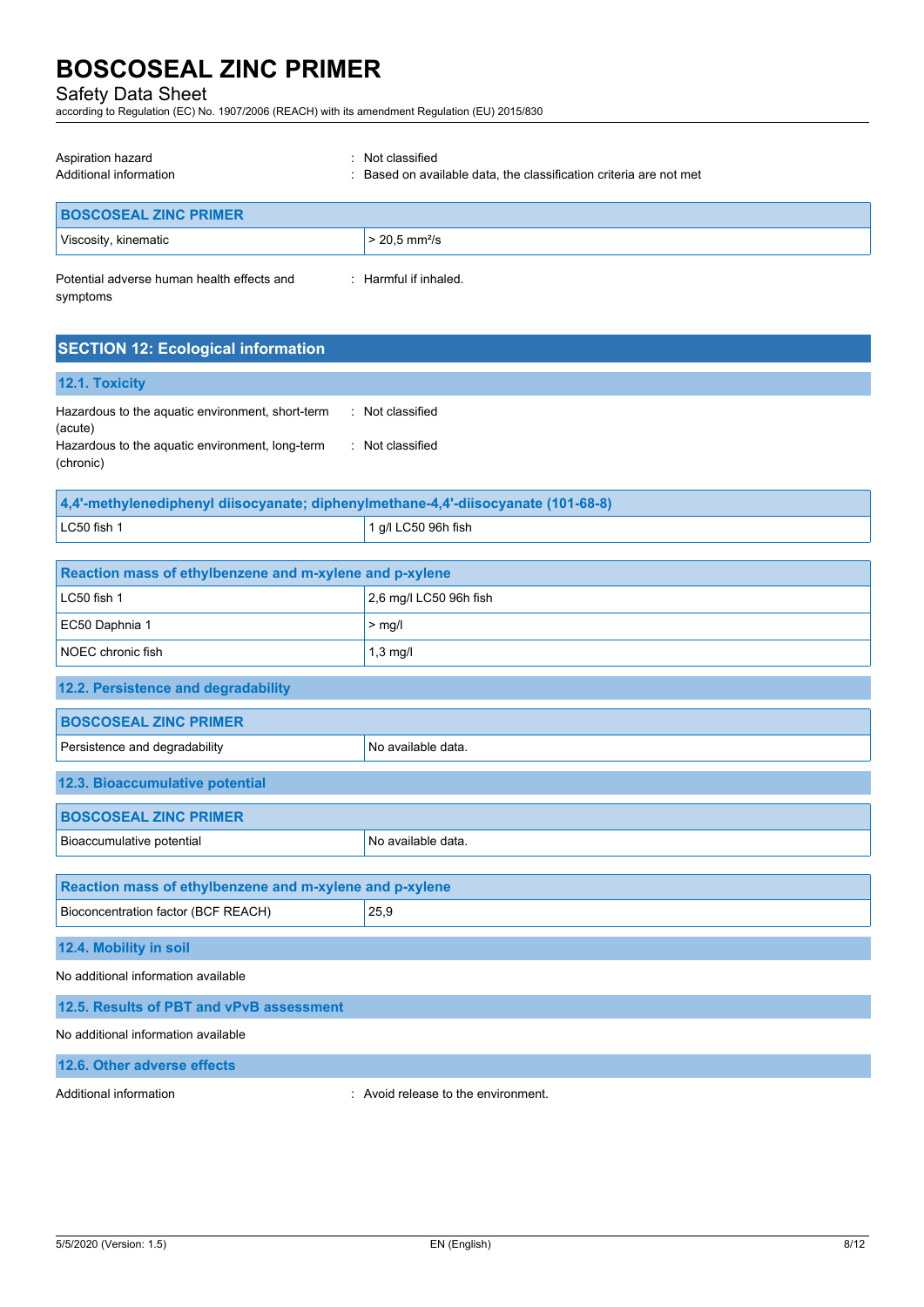## Safety Data Sheet

according to Regulation (EC) No. 1907/2006 (REACH) with its amendment Regulation (EU) 2015/830

| <b>SECTION 13: Disposal considerations</b> |                                                                                                                                                              |
|--------------------------------------------|--------------------------------------------------------------------------------------------------------------------------------------------------------------|
| <b>13.1. Waste treatment methods</b>       |                                                                                                                                                              |
| Product/Packaging disposal recommendations | : Dispose in a safe manner in accordance with local/national regulations. Dispose of<br>contents/container to a hazardous or special waste collection point. |
| Additional information                     | : Handle empty containers with care because residual vapours are flammable.                                                                                  |
| Ecology - waste materials                  | : Avoid release to the environment.                                                                                                                          |
|                                            |                                                                                                                                                              |

## **SECTION 14: Transport information**

In accordance with ADR / RID / IMDG / IATA / ADN

| 14.1. UN number                                                                                                                                                                                                                                                                |                                                                                                                                                                                                                                   |      |
|--------------------------------------------------------------------------------------------------------------------------------------------------------------------------------------------------------------------------------------------------------------------------------|-----------------------------------------------------------------------------------------------------------------------------------------------------------------------------------------------------------------------------------|------|
| UN-No. (ADR)<br>UN-No. (IMDG)<br>UN-No. (IATA)<br>UN-No. (ADN)<br>UN-No. (RID)                                                                                                                                                                                                 | : UN 1139<br>: UN 1139<br>: UN 1139<br>: Not applicable<br>: Not applicable                                                                                                                                                       |      |
| 14.2. UN proper shipping name                                                                                                                                                                                                                                                  |                                                                                                                                                                                                                                   |      |
| Proper Shipping Name (ADR)<br>Proper Shipping Name (IMDG)<br>Proper Shipping Name (IATA)<br>Proper Shipping Name (ADN)<br>Proper Shipping Name (RID)<br>Transport document description (ADR)<br>Transport document description (IMDG)<br>Transport document description (IATA) | : COATING SOLUTION<br>: COATING SOLUTION<br>: Coating solution<br>: Not applicable<br>: Not applicable<br>: UN 1139 COATING SOLUTION, 3, III, $(D/E)$<br>: UN 1139 COATING SOLUTION, 3, III<br>: UN 1139 Coating solution, 3, III |      |
| 14.3. Transport hazard class(es)                                                                                                                                                                                                                                               |                                                                                                                                                                                                                                   |      |
| <b>ADR</b><br>Transport hazard class(es) (ADR)<br>Danger labels (ADR)                                                                                                                                                                                                          | : 3<br>$\therefore$ 3                                                                                                                                                                                                             |      |
| <b>IMDG</b><br>Transport hazard class(es) (IMDG)<br>Danger labels (IMDG)                                                                                                                                                                                                       | : 3<br>: 3                                                                                                                                                                                                                        |      |
|                                                                                                                                                                                                                                                                                |                                                                                                                                                                                                                                   |      |
| <b>IATA</b><br>Transport hazard class(es) (IATA)<br>Danger labels (IATA)                                                                                                                                                                                                       | : 3<br>$\ensuremath{\mathsf{3}}$<br>t.                                                                                                                                                                                            |      |
|                                                                                                                                                                                                                                                                                |                                                                                                                                                                                                                                   |      |
| <b>ADN</b>                                                                                                                                                                                                                                                                     |                                                                                                                                                                                                                                   |      |
| Transport hazard class(es) (ADN)                                                                                                                                                                                                                                               | : Not applicable                                                                                                                                                                                                                  |      |
| 5/5/2020 (Version: 1.5)                                                                                                                                                                                                                                                        | EN (English)                                                                                                                                                                                                                      | 9/12 |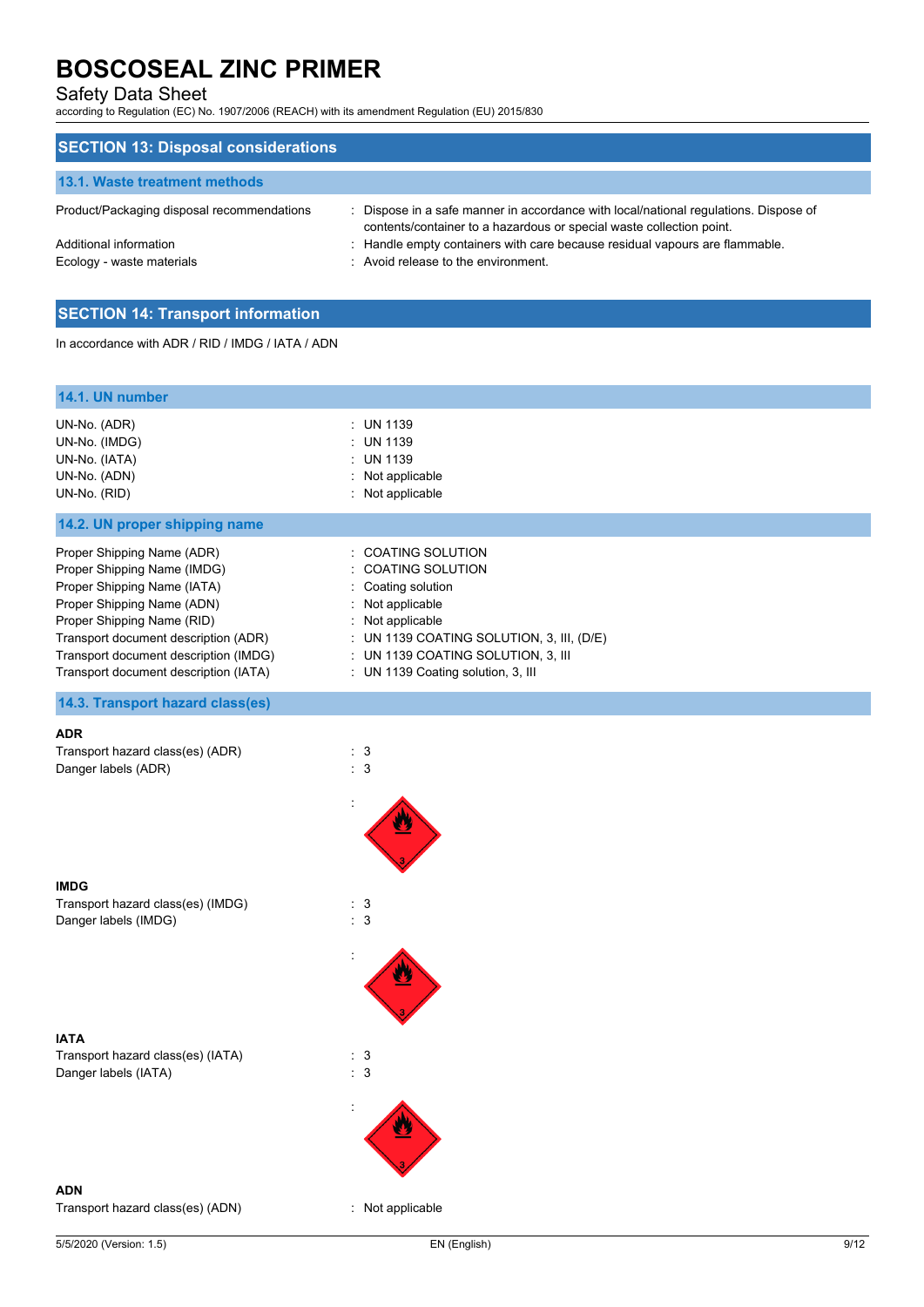## Safety Data Sheet

according to Regulation (EC) No. 1907/2006 (REACH) with its amendment Regulation (EU) 2015/830

| 14.4. Packing group<br>$: \mathbb{H}$<br>Packing group (ADR)<br>$\pm$ III<br>Packing group (IMDG)<br>$: \mathbb{H}$<br>Packing group (IATA)<br>Packing group (ADN)<br>: Not applicable<br>Packing group (RID)<br>: Not applicable<br><b>14.5. Environmental hazards</b><br>Dangerous for the environment<br>: No<br>Marine pollutant<br>: No<br>Other information<br>: No supplementary information available<br>14.6. Special precautions for user<br><b>Overland transport</b><br>Classification code (ADR)<br>: F1<br>: 640E<br>Special provisions (ADR)<br>Limited quantities (ADR)<br>: 51<br>Excepted quantities (ADR)<br>$E = 1$<br>Packing instructions (ADR)<br>: P001, IBC03, LP01, R001<br>Mixed packing provisions (ADR)<br>: MP19<br>Transport category (ADR)<br>: 3<br>Special provisions for carriage - Packages (ADR)<br>: V12<br>Special provisions for carriage - Operation (ADR)<br>$:$ S <sub>2</sub><br>Hazard identification number (Kemler No.)<br>30<br>t.<br>Orange plates<br>30<br>1139<br>: D/E<br>Tunnel restriction code (ADR)<br>EAC code<br>$\cdot$ 3YE<br>÷.<br><b>Transport by sea</b><br>Special provisions (IMDG)<br>: 955<br>: 5L<br>Limited quantities (IMDG)<br>Excepted quantities (IMDG)<br>$E = 1$<br>Packing instructions (IMDG)<br>: P001, LP01<br>IBC packing instructions (IMDG)<br>: IBC03<br>$:$ F-E<br>EmS-No. (Fire)<br>$: S-E$<br>EmS-No. (Spillage)<br>$\therefore$ A<br>Stowage category (IMDG)<br>Air transport<br>PCA Excepted quantities (IATA)<br>$\therefore$ E1<br>: Y344<br>PCA Limited quantities (IATA)<br>PCA limited quantity max net quantity (IATA)<br>: 10L<br>355<br>PCA packing instructions (IATA)<br>PCA max net quantity (IATA)<br>: 60L<br>CAO packing instructions (IATA)<br>: 366<br>CAO max net quantity (IATA)<br>: 220L<br>: A3<br>Special provisions (IATA)<br>ERG code (IATA)<br>: 3L<br>Inland waterway transport<br>Rail transport | RID<br>Transport hazard class(es) (RID) | : Not applicable |
|---------------------------------------------------------------------------------------------------------------------------------------------------------------------------------------------------------------------------------------------------------------------------------------------------------------------------------------------------------------------------------------------------------------------------------------------------------------------------------------------------------------------------------------------------------------------------------------------------------------------------------------------------------------------------------------------------------------------------------------------------------------------------------------------------------------------------------------------------------------------------------------------------------------------------------------------------------------------------------------------------------------------------------------------------------------------------------------------------------------------------------------------------------------------------------------------------------------------------------------------------------------------------------------------------------------------------------------------------------------------------------------------------------------------------------------------------------------------------------------------------------------------------------------------------------------------------------------------------------------------------------------------------------------------------------------------------------------------------------------------------------------------------------------------------------------------------------------------------------------------------------------------------------------------|-----------------------------------------|------------------|
|                                                                                                                                                                                                                                                                                                                                                                                                                                                                                                                                                                                                                                                                                                                                                                                                                                                                                                                                                                                                                                                                                                                                                                                                                                                                                                                                                                                                                                                                                                                                                                                                                                                                                                                                                                                                                                                                                                                     |                                         |                  |
|                                                                                                                                                                                                                                                                                                                                                                                                                                                                                                                                                                                                                                                                                                                                                                                                                                                                                                                                                                                                                                                                                                                                                                                                                                                                                                                                                                                                                                                                                                                                                                                                                                                                                                                                                                                                                                                                                                                     |                                         |                  |
|                                                                                                                                                                                                                                                                                                                                                                                                                                                                                                                                                                                                                                                                                                                                                                                                                                                                                                                                                                                                                                                                                                                                                                                                                                                                                                                                                                                                                                                                                                                                                                                                                                                                                                                                                                                                                                                                                                                     |                                         |                  |
|                                                                                                                                                                                                                                                                                                                                                                                                                                                                                                                                                                                                                                                                                                                                                                                                                                                                                                                                                                                                                                                                                                                                                                                                                                                                                                                                                                                                                                                                                                                                                                                                                                                                                                                                                                                                                                                                                                                     |                                         |                  |
|                                                                                                                                                                                                                                                                                                                                                                                                                                                                                                                                                                                                                                                                                                                                                                                                                                                                                                                                                                                                                                                                                                                                                                                                                                                                                                                                                                                                                                                                                                                                                                                                                                                                                                                                                                                                                                                                                                                     |                                         |                  |
|                                                                                                                                                                                                                                                                                                                                                                                                                                                                                                                                                                                                                                                                                                                                                                                                                                                                                                                                                                                                                                                                                                                                                                                                                                                                                                                                                                                                                                                                                                                                                                                                                                                                                                                                                                                                                                                                                                                     |                                         |                  |
|                                                                                                                                                                                                                                                                                                                                                                                                                                                                                                                                                                                                                                                                                                                                                                                                                                                                                                                                                                                                                                                                                                                                                                                                                                                                                                                                                                                                                                                                                                                                                                                                                                                                                                                                                                                                                                                                                                                     |                                         |                  |
|                                                                                                                                                                                                                                                                                                                                                                                                                                                                                                                                                                                                                                                                                                                                                                                                                                                                                                                                                                                                                                                                                                                                                                                                                                                                                                                                                                                                                                                                                                                                                                                                                                                                                                                                                                                                                                                                                                                     |                                         |                  |
|                                                                                                                                                                                                                                                                                                                                                                                                                                                                                                                                                                                                                                                                                                                                                                                                                                                                                                                                                                                                                                                                                                                                                                                                                                                                                                                                                                                                                                                                                                                                                                                                                                                                                                                                                                                                                                                                                                                     | Not applicable<br>Not applicable        |                  |

**14.7. Transport in bulk according to Annex II of Marpol and the IBC Code**

Not applicable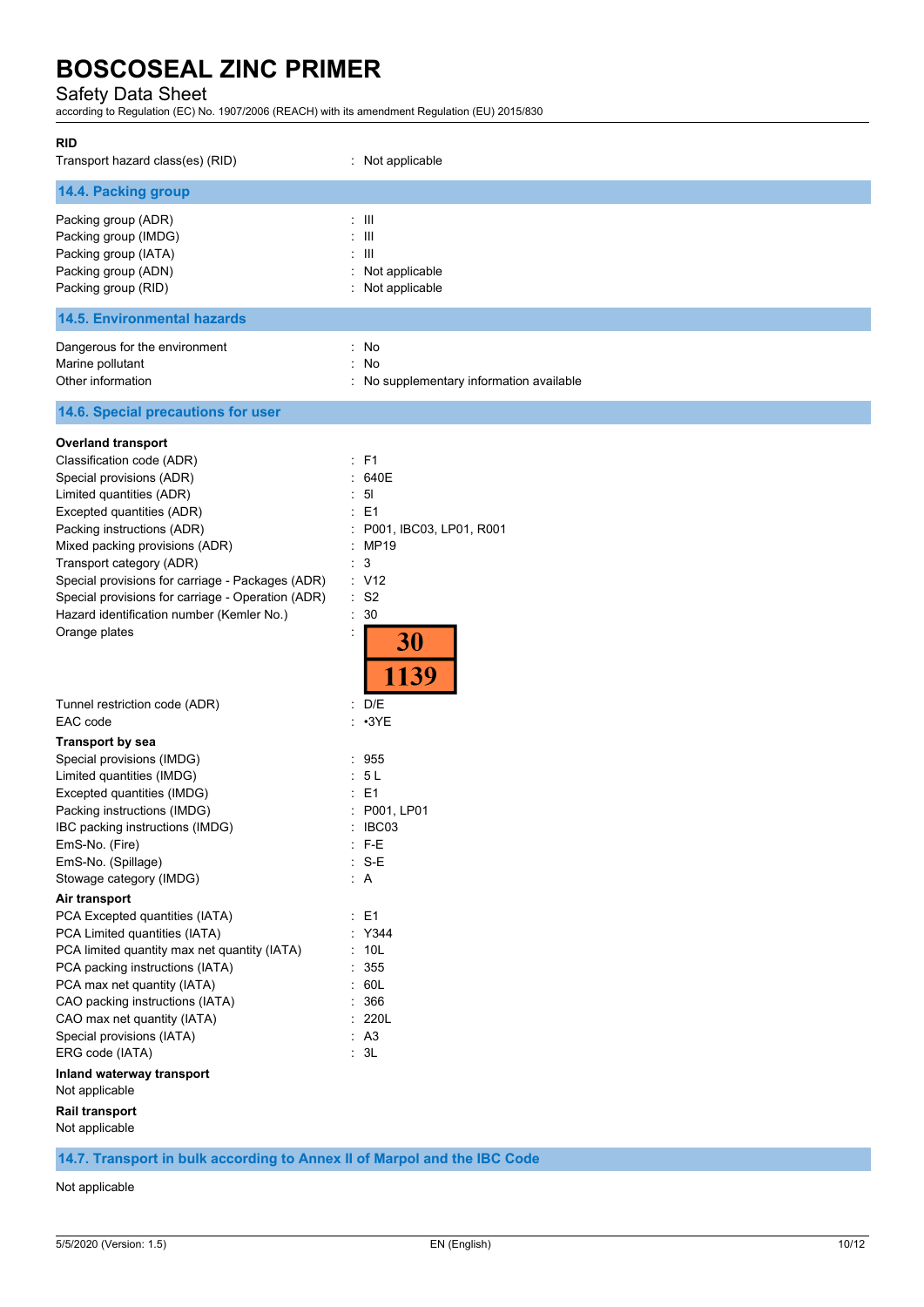Safety Data Sheet

according to Regulation (EC) No. 1907/2006 (REACH) with its amendment Regulation (EU) 2015/830

## **SECTION 15: Regulatory information**

**15.1. Safety, health and environmental regulations/legislation specific for the substance or mixture**

#### **15.1.1. EU-Regulations**

Contains no REACH substances with Annex XVII restrictions

Contains no substance on the REACH candidate list

Contains no REACH Annex XIV substances

Contains no substance subject to Regulation (EU) No 649/2012 of the European Parliament and of the Council of 4 July 2012 concerning the export and import of hazardous chemicals.

Contains no substance subject to Regulation (EU) No 2019/1021 of the European Parliament and of the Council of 20 June 2019 on persistent organic pollutants

|  | VOC content |
|--|-------------|
|--|-------------|

 $: 494$  g/l

#### **15.1.2. National regulations**

#### **Germany**

| <b>Employment restrictions</b>                                                       | : Observe restrictions according Act on the Protection of Working Mothers (MuSchG)<br>Observe restrictions according Act on the Protection of Young People in Employment<br>(JArbSchG) |
|--------------------------------------------------------------------------------------|----------------------------------------------------------------------------------------------------------------------------------------------------------------------------------------|
| Water hazard class (WGK)                                                             | : WGK 3, Highly hazardous to water (Classification according to AwSV, Annex 1)                                                                                                         |
| Hazardous Incident Ordinance (12. BImSchV)                                           | : Is not subject of the Hazardous Incident Ordinance (12. BImSchV)                                                                                                                     |
| <b>Netherlands</b>                                                                   |                                                                                                                                                                                        |
| SZW-lijst van kankerverwekkende stoffen                                              | : None of the components are listed                                                                                                                                                    |
| SZW-lijst van mutagene stoffen                                                       | : None of the components are listed                                                                                                                                                    |
| NIET-limitatieve lijst van voor de voortplanting                                     | : None of the components are listed                                                                                                                                                    |
| giftige stoffen - Borstvoeding                                                       |                                                                                                                                                                                        |
| NIET-limitatieve lijst van voor de voortplanting<br>giftige stoffen - Vruchtbaarheid | : None of the components are listed                                                                                                                                                    |
| NIET-limitatieve lijst van voor de voortplanting                                     | : None of the components are listed                                                                                                                                                    |
| giftige stoffen – Ontwikkeling                                                       |                                                                                                                                                                                        |
| <b>Denmark</b>                                                                       |                                                                                                                                                                                        |
| Class for fire hazard                                                                | $\therefore$ Class II-1                                                                                                                                                                |
| Store unit                                                                           | $: 5$ liter                                                                                                                                                                            |
| <b>Classification remarks</b>                                                        | : R10 <h226;h315;h317;h319;h334;h335;h351;h373>; Emergency management<br/>guidelines for the storage of flammable liquids must be followed</h226;h315;h317;h319;h334;h335;h351;h373>   |
| Danish National Regulations                                                          | : Young people below the age of 18 years are not allowed to use the product<br>Pregnant/breastfeeding women working with the product must not be in direct contact with<br>the product |
|                                                                                      | The requirements from the Danish Working Environment Authorities regarding work with<br>carcinogens must be followed during use and disposal                                           |

## **15.2. Chemical safety assessment**

No data available

| <b>SECTION 16: Other information</b> |                                                                                                                                                                                                                                                                                       |  |
|--------------------------------------|---------------------------------------------------------------------------------------------------------------------------------------------------------------------------------------------------------------------------------------------------------------------------------------|--|
| Data sources                         | : REGULATION (EC) No 1272/2008 OF THE EUROPEAN PARLIAMENT AND OF THE COUNCIL of 16<br>December 2008 on classification, labelling and packaging of substances and mixtures, amending and<br>repealing Directives 67/548/EEC and 1999/45/EC, and amending Regulation (EC) No 1907/2006. |  |
| Other information                    | : None.                                                                                                                                                                                                                                                                               |  |

| <b>Full text of H- and EUH-statements:</b>    |  |  |
|-----------------------------------------------|--|--|
| Acute toxicity (dermal), Category 4           |  |  |
| Acute toxicity (inhal.), Category 4           |  |  |
| Aspiration hazard, Category 1                 |  |  |
| Carcinogenicity, Category 2                   |  |  |
| Serious eye damage/eye irritation, Category 2 |  |  |
|                                               |  |  |